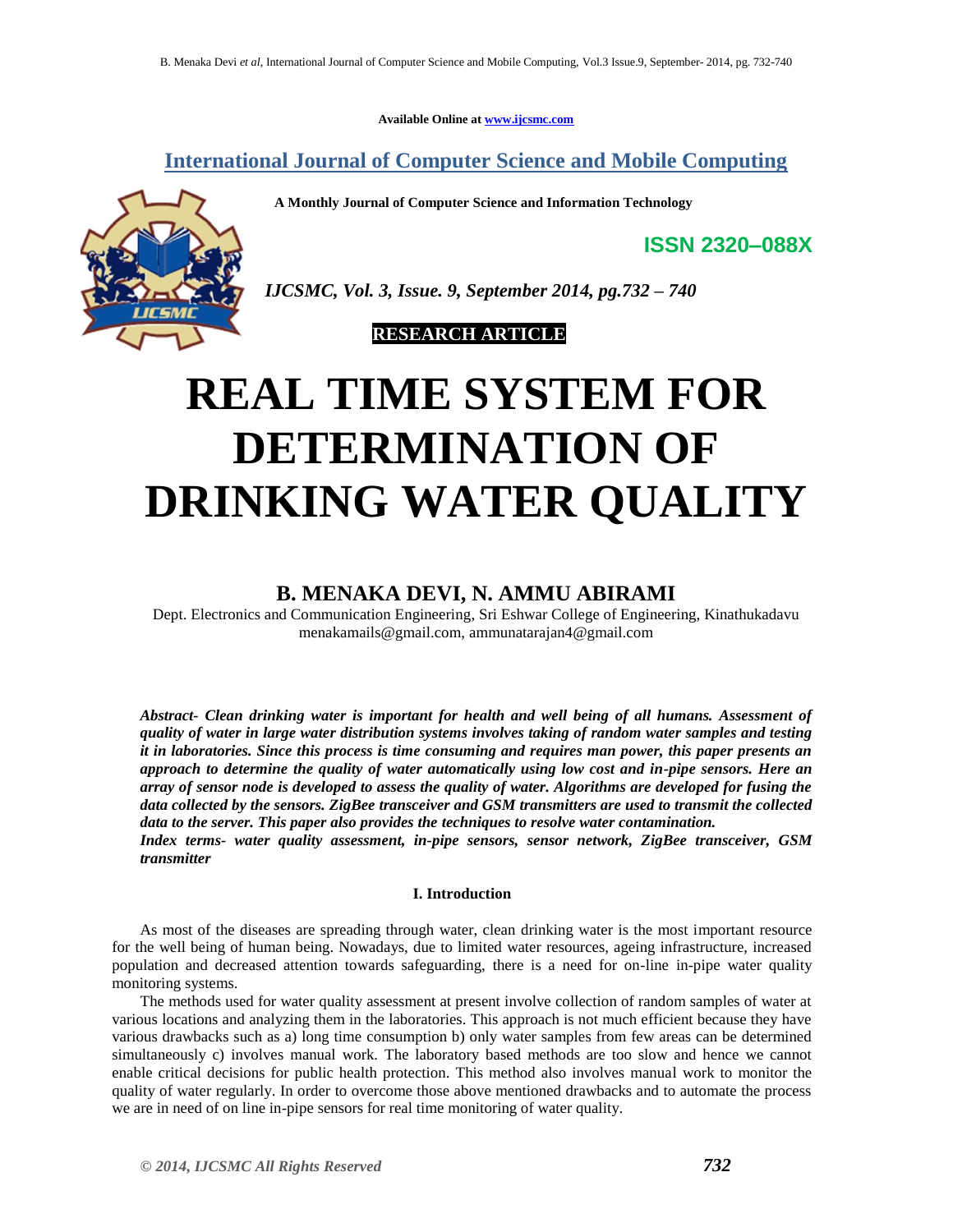This paper proposes the idea of monitoring the quality if water using low cost multiple sensors. Here an array of sensors is used to monitor the quality of water. The information collected by the sensors is transmitted to the main server through ZigBee transmitter and also the GSM is used for transmitting the message to mobile phones.

ZigBee has been developed to meet the growing demand for capable wireless networking between numerous devices. In industries, ZigBee is used for next generation automated manufacturing. This increased level of communication permits finely-tuned remote monitoring and manipulation systems. In the consumer market, ZigBee is being used for everything from linking low-power household devices such as smoke alarms to a central housing control unit, to centralized light controls. The maximum range of operation for ZigBee devices is 250 feet (76m). This paper also proposes the techniques to resolve the contaminants present in water.

The remaining parts of this paper is organized as section II survey of related works, section III proposed method, section IV result analysis and section V conclusion.

#### **II. Survey of Related Works**

The initial version of this article has appeared in [2]. In that paper, they presented an improved hardware platform and developed a new advanced contamination event detection algorithm and provided experimental results of this algorithm in the presence of real biological contamination. Only limited number of on-line, reagent-free water monitoring Systems are commercially available, but these Systems are bulky and costly to use in large environments.

A number of multi-parametric sensor arrays have been developed and presented in the literature based on various sensor technologies. A recent review on multi-parametric sensors for water quality is given in [3]. An array of chemical Sensors for water quality monitoring based on thick-film technology is discussed in [4], [5] and [6], [7], these sensors are very low cost, they have limited lifetime and require a conventional glass reference electrode to operate accurately.

Several water monitoring Microsystems have been developed for large scale water monitoring based on wireless sensor networks (WSNs) technology. In [8] a sensor node is developed for monitoring salinity in ground waters as well as the water temperature in surface waters. [11], [12], deals with development of WSN and an energy harvesting system to monitor nitrate, ammonium and chloride levels in rivers and lakes.

A survey on energy harvesting for WSNs is provided in [13] and [15]. In [16] a WSN is proposed to monitor hydraulic parameters in order to detect events such as leaks, pipe bursts. A cost effective multi sensor probe for monitoring chlorine, conductivity and pressure without any event detection algorithms has been proposed by Endetec [17] in 2012. Finally, [1] low cost sensor network is formed to detect the quality of water using event detection algorithm. Other data validation methodologies are given in [9] and references therein.

#### **III. Proposed Work**

The organizations like World Health Organization (WHO), EU, USEPA has set the standards for drinking water quality parameters and indicate which microbiological, chemical and indicator parameters must be monitored and tested regularly in order to protect the health of the consumers and to make sure the water is clean.

The developed system monitors both the biological contaminations and chemical contaminants that are present in water and it also resolves those contaminants.

#### **3.1 Block Diagram**

This block diagram consists of power supply section, GSM, ZigBee, microcontroller, MAX232driver, LCD, Flow Sensor, Conductivity Sensor, Temperature Sensor, pH Sensor, ORP sensor and Turbidity Sensor. The GSM board has a valid SIM card with a sufficient recharge amount to make outgoing calls. The circuits powered by +5v Dc.

The Block diagram of proposed work based on GSM and ZigBee is shown in the figure1 and figure 2.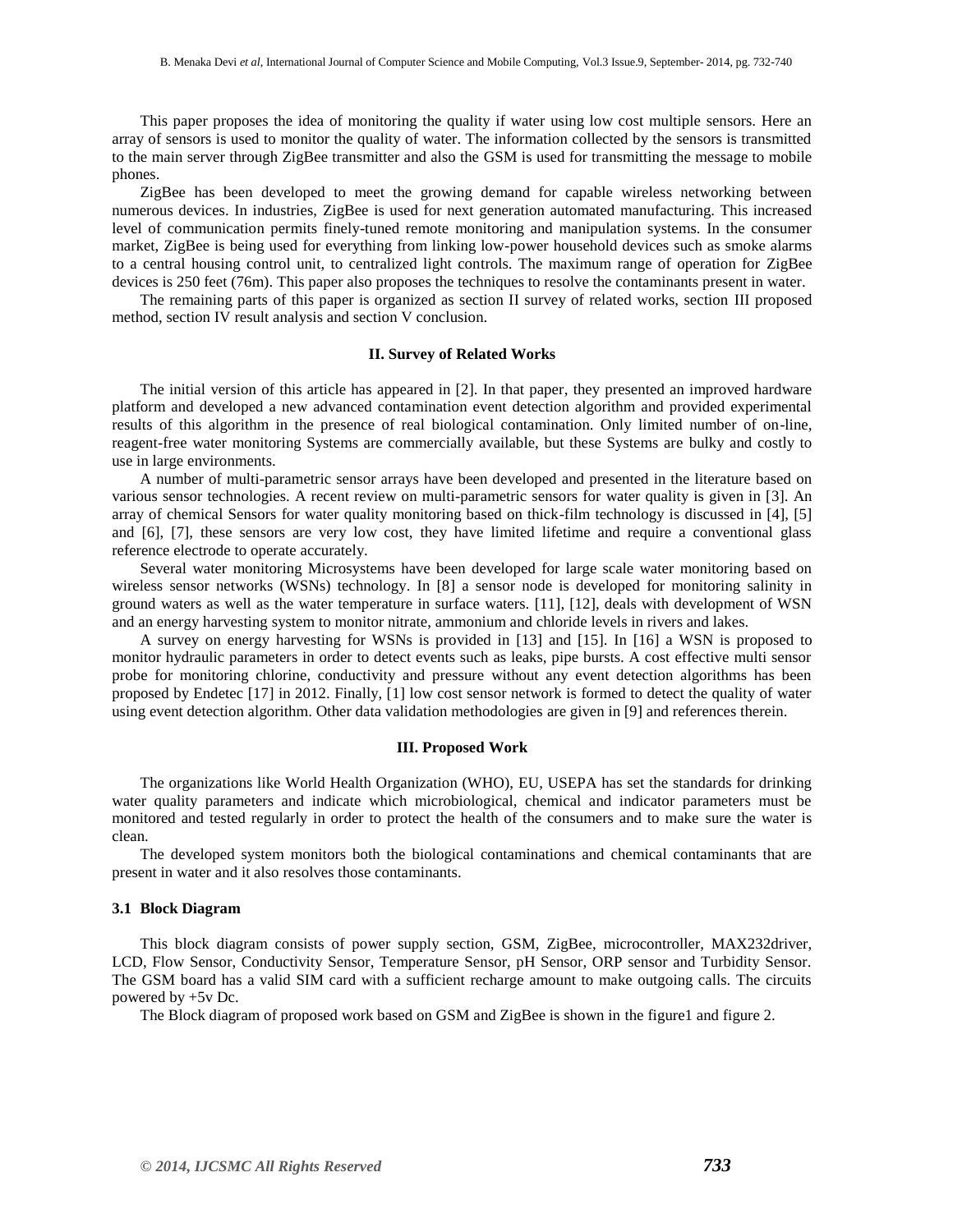

Fig 1: Transmitter Section

The Receiver Section consists of Power supply section, Microcontroller, LCD, MAX RS 232, ZigBee, Server Computer and GSM Module.



Fig 2: Receiver Section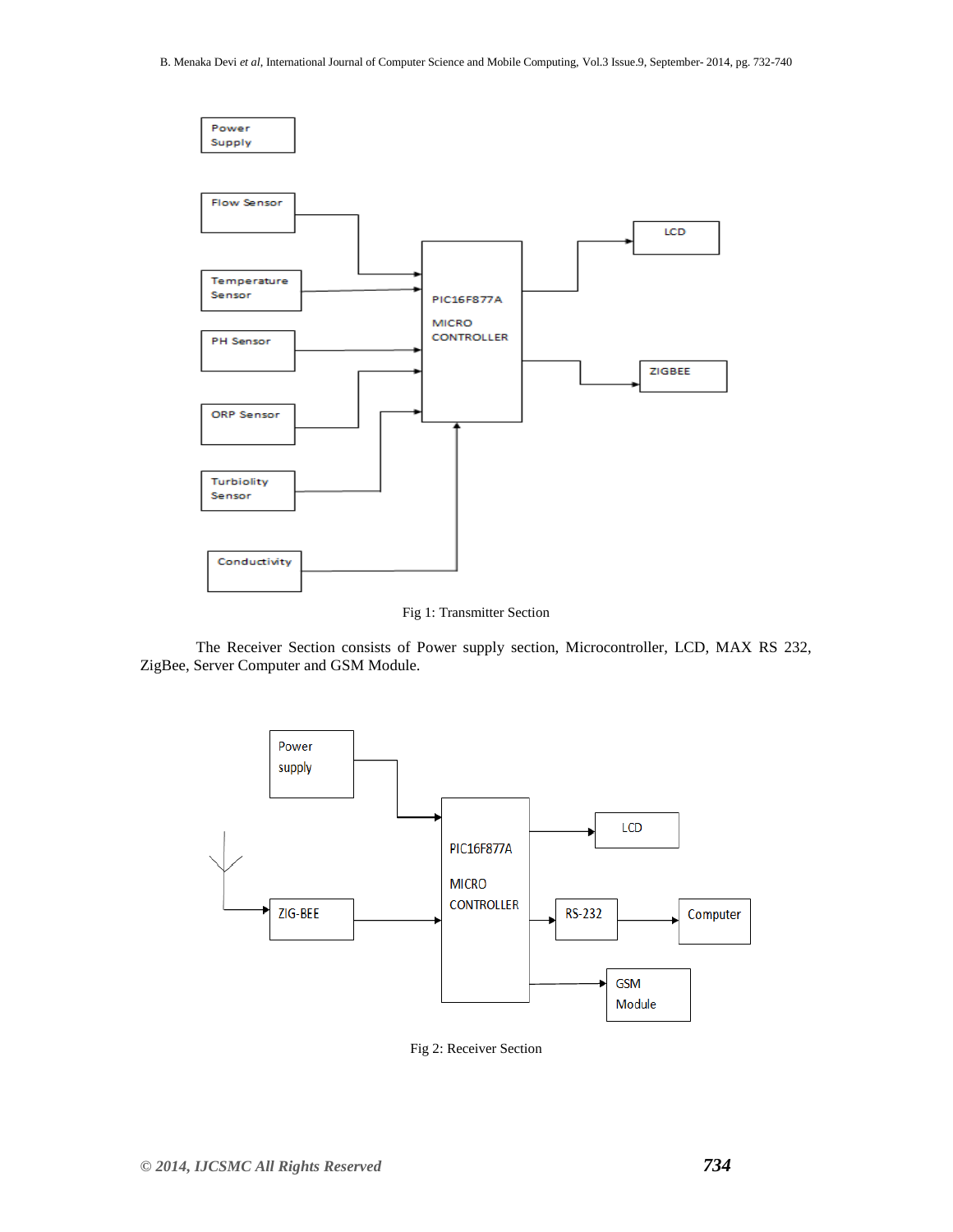# **3.2 Hardware Description**

#### **3.2.1 Power Supply**

Power supply unit consists of following units: Step down transformer, Rectifier unit, Input filter, Regulator unit and Output filter.



## Fig 3: Power Supply

The Step down Transformer is used to step down the main supply voltage from 230V AC to lower value. The Rectifier circuit is used to convert the AC voltage into its corresponding DC voltage. The most important and simple device used in Rectifier circuit is the diode. Capacitors are used as filter. The ripples from the DC voltage are removed and pure DC voltage is obtained. And also these capacitors are used to reduce the harmonics of the input voltage. Regulator regulates the output voltage to be always constant. The output voltage is maintained irrespective of the fluctuations in the input AC voltage. The Filter circuit is often fixed after the Regulator circuit. Capacitor is most often used as filter. The principle of the capacitor is to charge and discharge. It charges during the positive half cycle of the AC voltage and discharges during the negative half cycle. So it allows only AC voltage and does not allow the DC voltage. This filter is fixed after the Regulator circuit to filter any of the possibly found ripples in the output received finally.

#### **3.2.2 Microcontroller**

**PIC** is a family of Harvard architecture microcontrollers made by Microchip Technology, derived from the PIC1640 originally developed by General Instrument's Microelectronics Division. The name PIC initially referred to "**Peripheral Interface Controller**". PIC"s are popular with developers and hobbyists alike due to their low cost, wide availability, large user base, extensive collection of application notes, availability of low cost or free development tools, and serial programming capability.

Core architecture:

The PIC architecture is distinctively minimalist. It is characterized by the following features:

- Separate code and data spaces (Harvard architecture)
- A small number of fixed length instructions
- Most instructions are single cycle execution (4 clock cycles), with single delay cycles upon branches and skips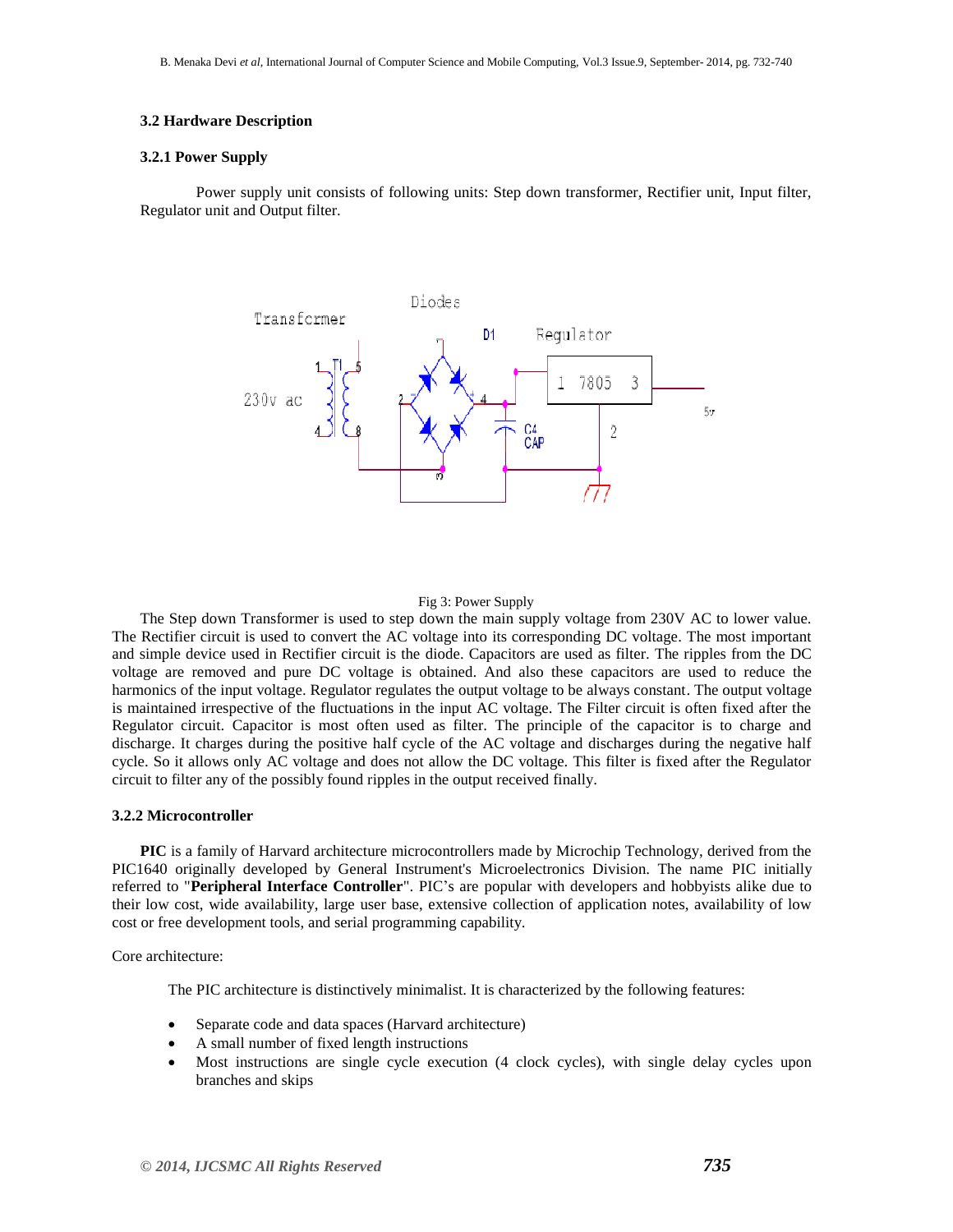- A single accumulator (W), the use of which (as source operand) is implied (i.e. is not encoded in the opcode)
- All RAM locations function as registers as both source and/or destination of math and other functions.

Unlike most other CPUs, there is no distinction between memory space and register space because the RAM serves the job of both memory and registers, and the RAM is usually just referred to as the register file or simply as the registers

## **3.2.3 Sensors**

A Sensor is a device, which responds to an input quantity by generating a functionally related output usually in the form of an electrical or optical signal. The Sensors used are Flow Sensor, Conductivity Sensor, and Temperature Sensor, pH Sensor, ORP sensor and Turbidity Sensor. The LM35 series are precision integrated-circuit temperature sensors, whose output voltage is linearly proportional to the Celsius (Centigrade) temperature. The LM35 thus has an advantage over linear temperature sensors calibrated in° Kelvin, as the user is not required to subtract a large constant voltage from its output to obtain convenient Centigrade scaling.

The LM35 does not require any external calibration or trimming to provide typical accuracies of  $\pm 1/4$ °Cat room temperature and  $\pm 3/4$ °C over a full -55 to +150°Ctemperature range. Low cost is assured by trimming and calibration at the wafer level.

# **3.2.4 Liquid Crystal Display**

Liquid crystal display (LCD) has material which combines the properties of both liquid and crystals. They have a temperature range within which the molecules are almost as mobile as they would be in a liquid, but are grouped together in an order form similar to a crystal.



#### Fig 4: LCD Display

More microcontroller devices are using 'smart LCD' displays to output visual information. The following discussion covers the connection of a Hitachi LCD display to a PIC microcontroller. LCD displays designed around Hitachi's LCD HD44780 module, are inexpensive, easy to use, and it is even possible to produce a readout using the 8 x 80 pixels of the display. Hitachi LCD displays have a standard ASCII set of characters plus Japanese, Greek and mathematical symbols.

For an 8-bit data bus, the display requires a +5V supply plus 11 I/O lines. For a 4-bit data bus it only requires the supply lines plus seven extra lines. When the LCD display is not enabled, data lines are tri-state which means they are in a state of high impedance (as though they are disconnected) and this means they do not interfere with the operation of the microcontroller when the display is not being addressed.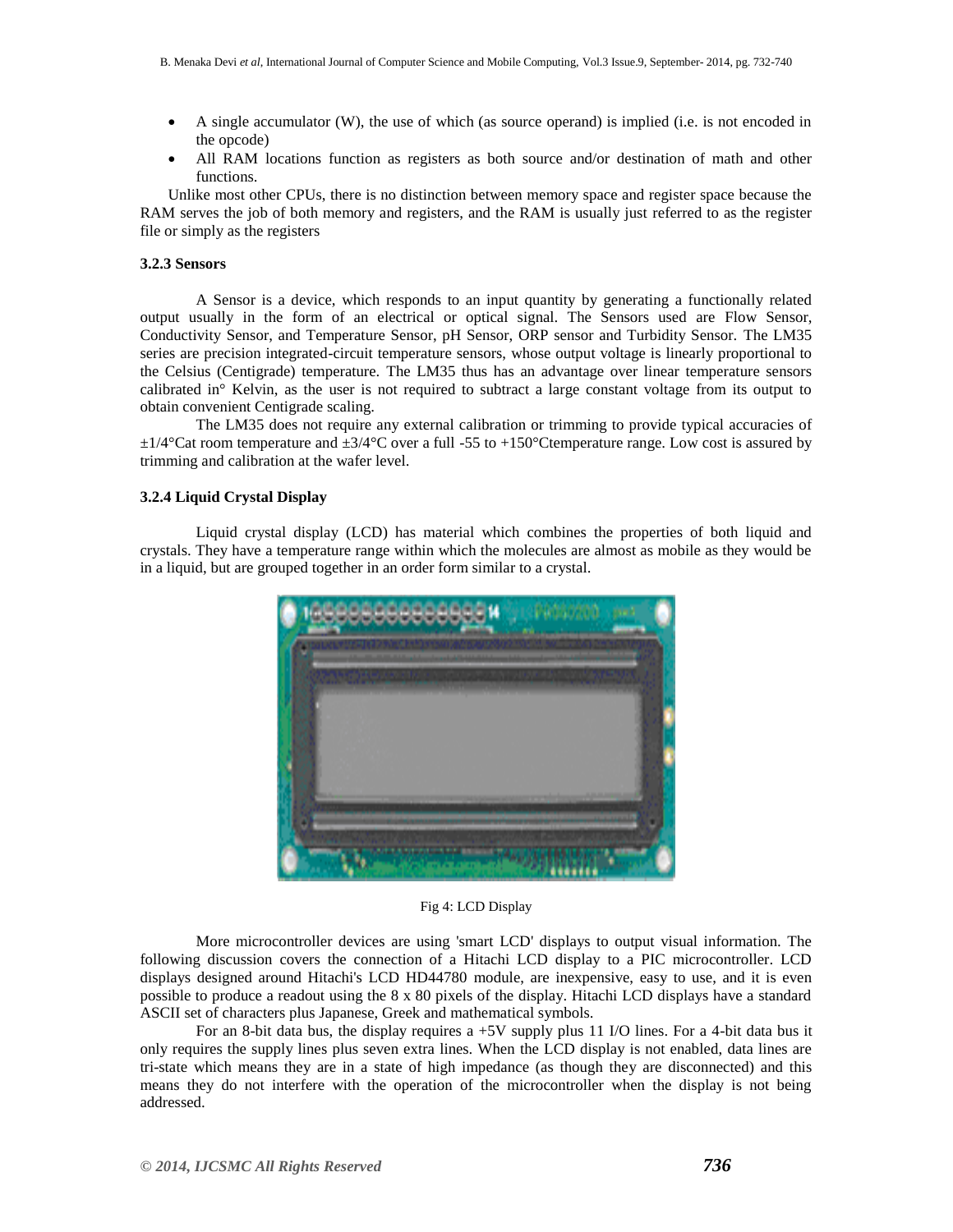#### **3.2.5 GSM**

The GSM modem is a specialized type of modem which accepts a SIM card operates on a subscriber"s mobile number over a network, just like a cellular phone. It is a cell phone without display. Modem sim300 is a tri band GSM/GPRS engine that works on EGSM900MHz, DCS1800MHz and PCS1900MHz frequencies. GSM Modem is RS232-logic level compatible, i.e., it takes-3v to -15v as logic high and  $+3v$  to  $+15$  as logic low.MAX232 is used to convert TTL into RS232 logic level converter used between the microcontroller and the GSM board. The signal at pin 11 of the microcontroller is sent to the GSM modem through pin 11 of max232.this signal is received at pin2 (RX) of the GSM modem. The GSM modem transmits the signal from pin3 (TX) to the microcontroller through MAX232, which is received at pin 10 of IC1.



Fig 5: GSM

# **3.2.6 ZigBee**

**ZigBee** is the set of specification built around the IEEE 802.15.4 wireless protocol. The IEEE is the *Institute of Electrical and Electronics Engineers*. The **802** group is the section of the IEEE involved in Information technology Telecommunications and information exchange between systems—Local and metropolitan area networks including mid-sized networks. Group 15.4 deals specifically with [wireless](http://www.wisegeek.com/what-is-wireless-networking.htm)  [networking](http://www.wisegeek.com/what-is-wireless-networking.htm) (Wireless Medium Access Control (MAC) and Physical Layer (PHY) Specifications for Low-Rate Wireless Personal Area Networks (WPANs) technologies.

ZigBee is evocative of the invisible webs of connections existing in a fully wireless environment. The standard itself is regulated by a group known as the ZigBee Alliance, with over 150 members worldwide. While Bluetooth focuses on connectivity between large packet user devices, such as laptops, phones, and major peripherals, ZigBee is designed to provide highly efficient connectivity between small packet devices. As a result of its simplified operations, which are one to two full orders of magnitude less complex than a comparable Bluetooth device, pricing for ZigBee devices is extremely competitive, with full nodes available for a fraction of the cost of a Bluetooth node.

# **IV. Simulation**

#### **4.1 Proteus**

 Many CAD users dismiss schematic capture as a necessary evil in the process of creating PCB layout but we have always disputed this point of view. With PCB layout now offering automation of both component placement and track routing, getting the design into the computer can often be the most time consuming element of the exercise. And if you use circuit simulation to develop your ideas, you are going to spend even more time working on the schematic. ISIS has been created with this in mind. It has evolved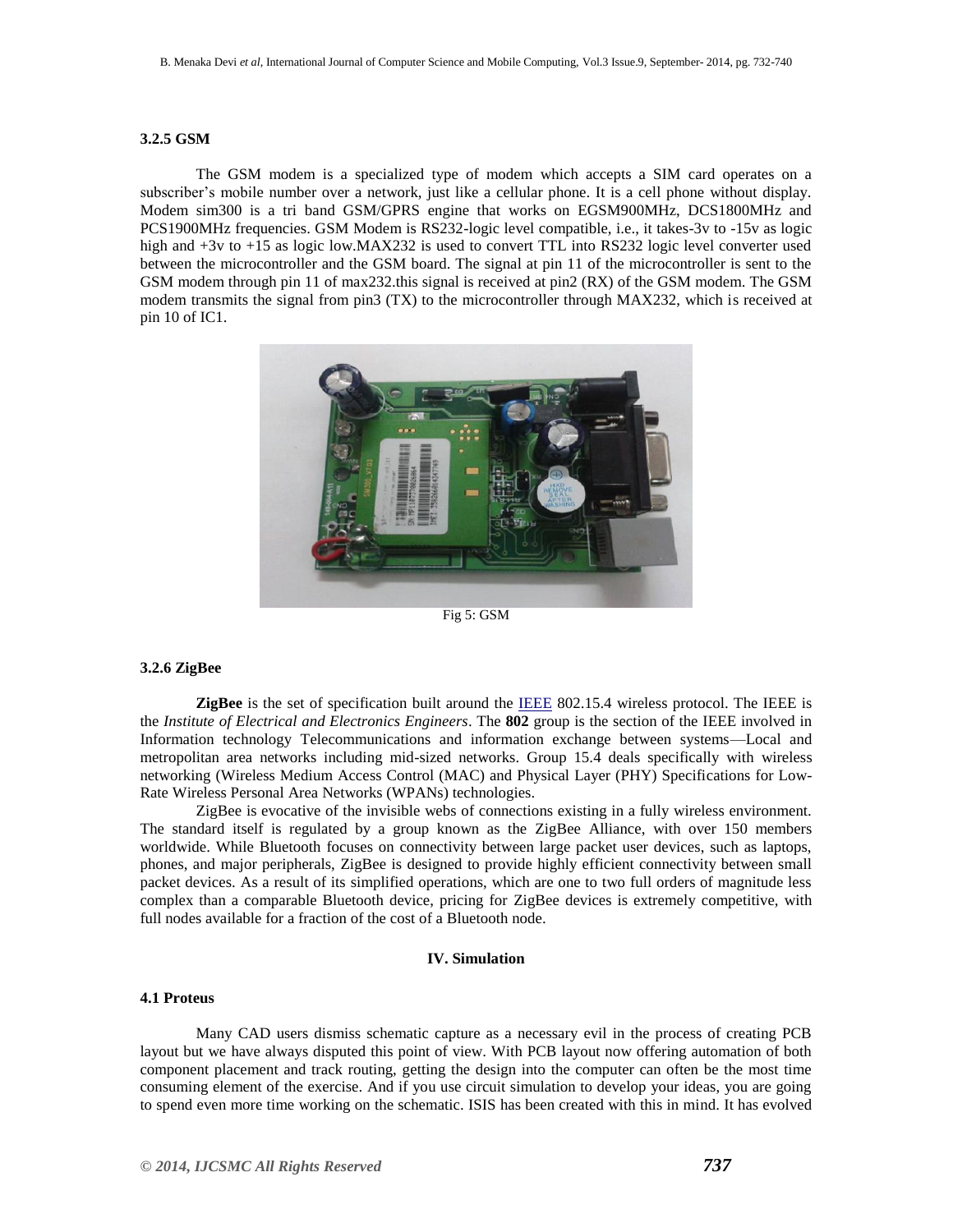over twelve years of research and development and has been proven by thousands of users worldwide. The strength of its architecture has allowed us to integrate first conventional graph based simulation and now with PROTEUS VSM - interactive circuit simulation into the design environment. For the first time ever it is possible to draw a complete circuit for a micro-controller based system and then test it interactively, all from within the same piece of software. Meanwhile, ISIS retains a host of features aimed at the PCB designer, so that the same design can be exported for production with ARES or other PCB layout software.

For the educational user and engineering author, ISIS also excels at producing attractive schematics like you see in the magazines. It provides total control of drawing appearance in terms of line widths, fill styles, colors and fonts. In addition, a system of templates allows you to define a 'house style' and to copy the appearance of one drawing to another.

Other general features include:

- Runs on Windows 2k and XP.
- Automatic wire routing and dot placement/removal.
- Powerful tools for selecting objects and assigning their properties.
- Total support for buses including component pins, inter-sheet terminals, module ports and wires.
- Bill of Materials and Electrical Rules Check reports.
- Net list outputs to suit all popular PCB layout tools.

For the "power user", ISIS incorporates a number of features which aid in the management of large designs. Indeed, a number of our customers have used it to produce designs containing many thousands of components.

- Hierarchical design with support for parameterized component values on sub-circuits.
- Design Global Annotation allowing multiple instances of a sub-circuit to have different component references.
- Automatic Annotation the ability to number the components automatically.
- ASCII Data Import .this facility provides the means to automatically bring component stock codes and costs into ISIS design or library files where they can then be incorporated or even totaled up in the Bill of Materials report.

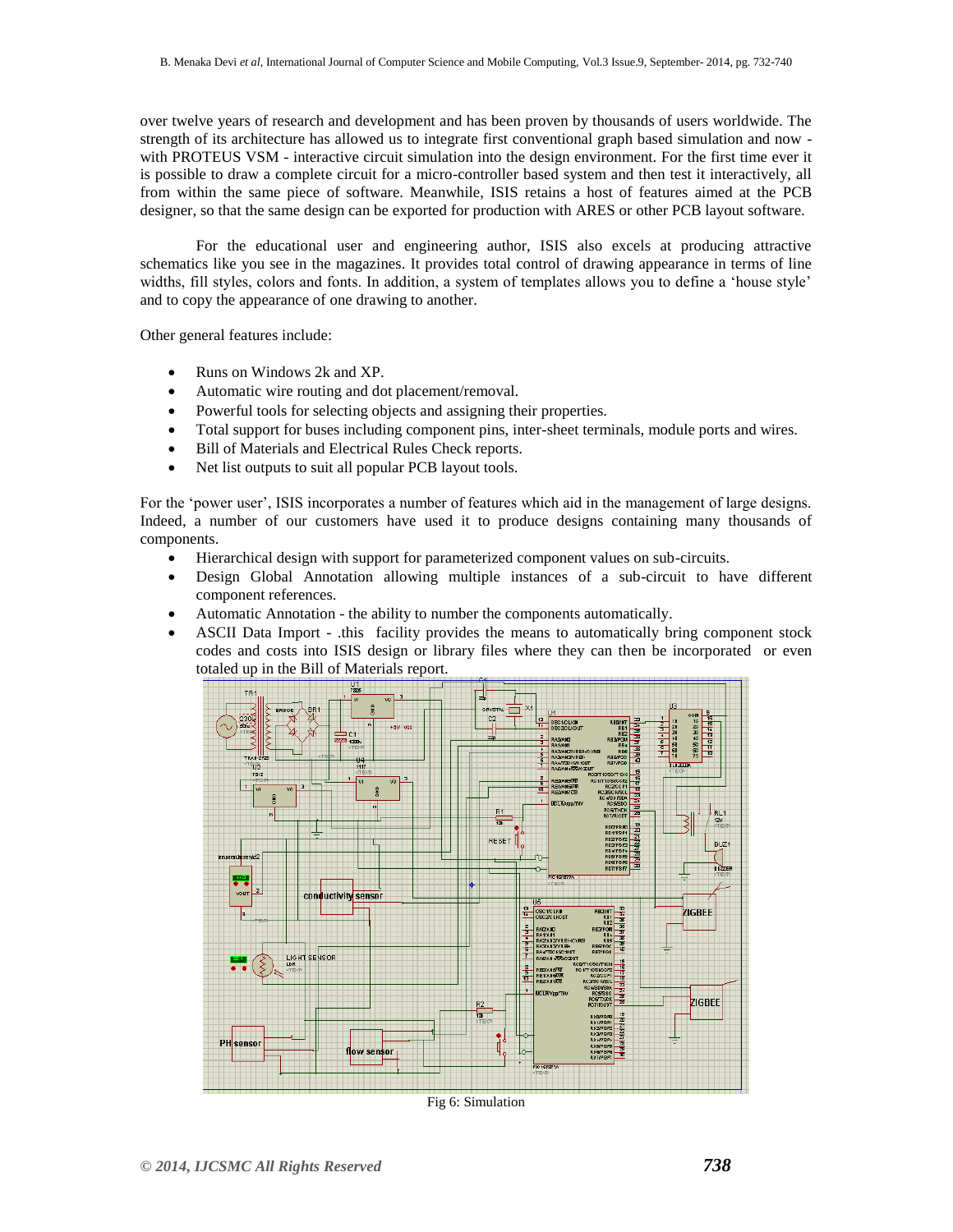## **V. Result**



# Fig 7: Simulated output

#### **VI. Conclusion**

In this paper, the implementation of several on-line in pipe sensors that are used to determine the contamination of water has been discussed and the results were produced. Here the low cost sensors are used and hence the implementation cost for this system is getting reduced. Moreover, efficient algorithms are also being used here to co-ordinate the information collected by the sensors and hence there is no data loss and also the efficiency of transmission is increased. The information collected by the sensors are sent to the main server so that the in case of any contamination, the information will be passed to the authority as well as the common people can see how far the water being used by us is clean. The message will also be sent to the mobile phones through GSM incase of any emergency.

#### **References**

[1] Theofanis P. Lambrou, Christos C. Anastasiou, Christos G. Panayiotou, and Marios M. Polycarpou "*A Low-Cost Sensor Network for Real Time Monitoring and Contamination Detection in Drinking Water Distribution Systems***"** IEEE SENSORS JOURNAL, VOL.77, NO. 8, pp 2765-2772, April 2014.

[2] T.P. Lambrou, C.G. Panayiotou and C.C. Anastasiou, "*A Low-Cost System for Real Time Monitoring and Assessment of Potable Water Quality at Consumer Sites"*, in IEEE Sensors journal, pp 28-31 Oct 2012.

[3] S. Zhuiykov, "*Solid-state sensors monitoring parameters of water quality for the next generation of wireless sensor networks"*, Sensors and Actuators B: Chemical, Volume 161, Issue 1, pp 1-20, 2012.

[4] M. Sophocleous, M. Glanc, Monika, J. Atkinson and E. Garcia-Breijo, "*The effect on performance of fabrication parameter variations of thick- film screen printed silver/silver chloride potentiometric reference electrodes"*, Sensors and Actuators A Physical, 197, 1-8, 2013.